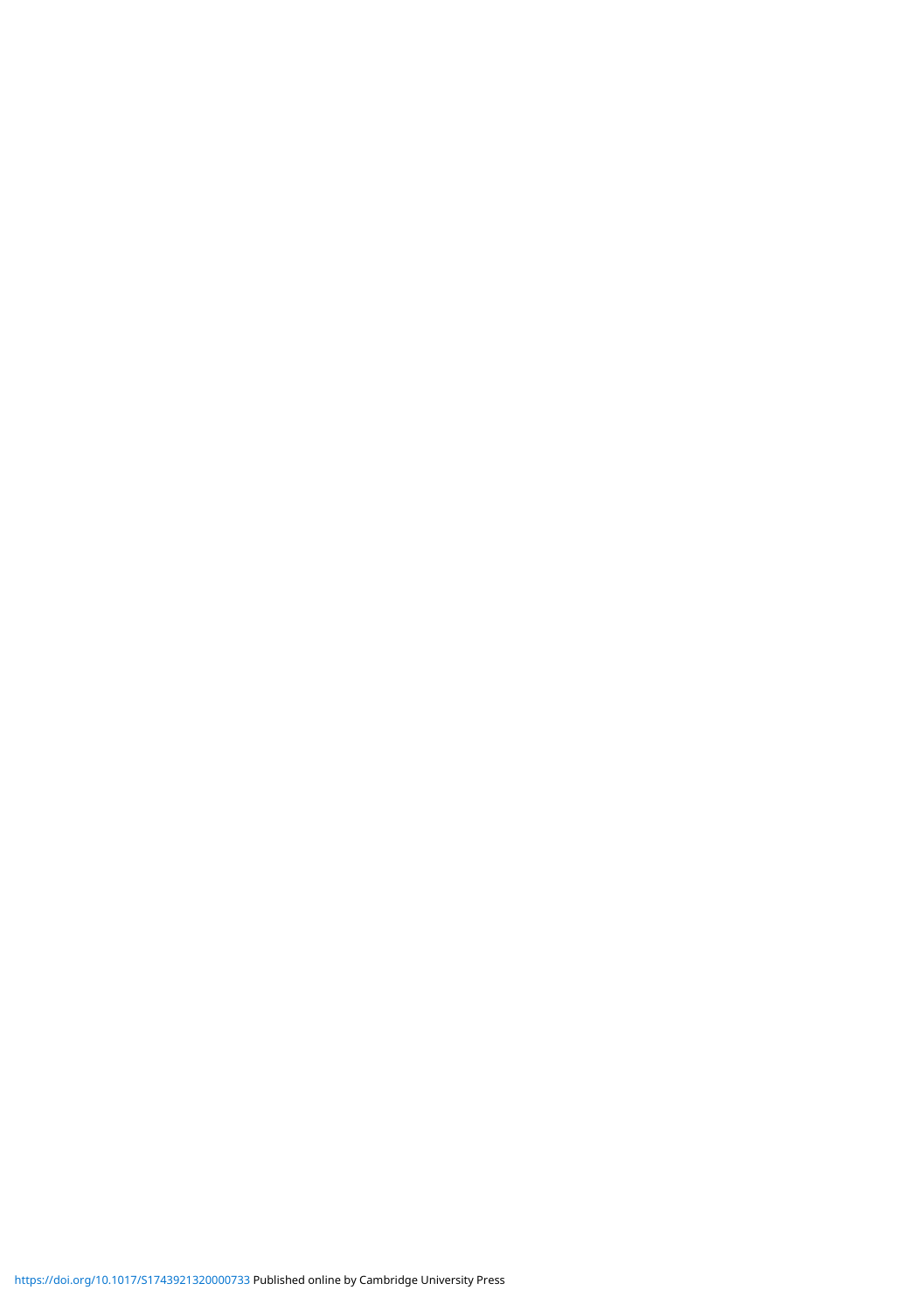# Underground nuclear astrophysics experiment JUNA in China

LIU Wei $\operatorname{Pingl}\nolimits^1\!\mathbb O,$  $\operatorname{Pingl}\nolimits^1\!\mathbb O,$  LI Zhi $\operatorname{Hom}\nolimits^1,$  HE JiangJun $^{14},$  TANG Xiao $\operatorname{Dong}\nolimits^2,$  ${\rm LIAN~Gang^1,~An~Zhu^4,~Chang~JianJun^2,~Chen~LiHua^1,~Chen~Han^2,}$ Chen QingHao<sup>3</sup>, Chen XiongJun<sup>1</sup>, Chen ZhiJun<sup>2</sup>, Cui BaoQun<sup>1</sup>, Du XianChao<sup>1</sup>, Fu ChangBo<sup>5</sup>, Gan Lin<sup>1</sup>, Guo Bing<sup>1</sup>, He GuoZhu<sup>1</sup> Heger Alexander<sup>6</sup>, Hou SuQing<sup>2</sup>, Huang HanXiong<sup>1</sup>, Huang Ning<sup>4</sup>, Jia BaoLu<sup>2</sup>, Jiang LiYang<sup>1</sup>, Kubono Shigeru<sup>7</sup>, Li JianMin<sup>3</sup>, Li KuoAng<sup>2</sup>, Li Tao<sup>2</sup>, Li YunJu<sup>1</sup>, Lugaro Maria<sup>8</sup>, Luo XiaoBing<sup>4</sup>, Ma HongYi<sup>2</sup>, Ma ShaoBo<sup>2</sup>, Mei DongMing<sup>9</sup>, Qian YongZhong<sup>I0</sup>, Qin JiuChang<sup>1</sup>, Ren Jie<sup>1</sup>, Shen YangPing<sup>1</sup>, Su Jun<sup>14</sup>, Sun LiangTing<sup>2</sup>, Tan Wan $\mathrm{Peng^{11}},$  Tanihata Isao $^{12},$  Wang Shuo $^{13},$  Wang  $\mathrm{Peng^{4}},$ Wang YouBao<sup>1</sup>, Wu Qi<sup>2</sup>, Xu ShiWei<sup>2</sup>, Yan ShengQuan<sup>1</sup>, Yang LiTao<sup>3</sup>, Yang Yao $^2$ , Yu XiangQing $^2$ , Yue Qian $^3$ , Zeng Sheng $^1$ , Zhang HuanYu<sup>1</sup>, Zhang Hui<sup>3</sup>, Zhang LiYong<sup>2</sup>, Zhang NingTao<sup>2</sup>, Zhang QiWei<sup>1</sup>, Zhang Tao<sup>5</sup>, Zhang XiaoPeng<sup>5</sup>, Zhang XueZhen<sup>2</sup>,  $\overline{Z}$ hang Zi $\overline{M}$ ing<sup>2</sup>, Zhao Wei<sup>3</sup>, Zhao Zuo<sup>1</sup> and Zhou Chao<sup>1</sup> <sup>1</sup>China Institute of Atomic Energy, P. O. Box  $275(1)$ , Beijing 102413, China <sup>2</sup>Institute of Modern Physics, Lanzhou, China <sup>3</sup>Tsinghua University, Beijing, China <sup>4</sup>Sichuan University, Chengdu, China <sup>5</sup>Shanghai Jiaotong University, Shanghai, China <sup>6</sup>Monash University, Melbourne, Victoria, Australia <sup>7</sup>RIKEN, Institute of Physical and Chemical Research, Wako, Japan <sup>8</sup>Konkoly Observatory of the Hungarian Academy of Sciences, Hungary

<sup>9</sup>South Dakota State University, Brookings, South Dakota, US

<sup>10</sup>Minnesota University, Minneapolis and Saint Paul, Minnesota, US

<sup>11</sup>University of Notre Dame, Notre Dame, Indiana, US

<sup>12</sup>Osaka University, Suita, Osaka, Japan

<sup>13</sup>Shandong University, Weihai campus, China

<sup>14</sup>Beijing Normal University, Beijing, China

<sup>15</sup>Yalong River Hydro-Electronic Power Limited, Sichuan, China

Abstract. Underground Nuclear Astrophysics in China (JUNA) will take the advantage of the ultra-low background in Jinping underground lab. High current accelerator with an ECR source and detectors were commissioned. JUNA plans to study directly a number of nuclear reactions important to hydrostatic stellar evolution at their relevant stellar energies. At the first period, JUNA aims at the direct measurements of  ${}^{25}Mg(p,\gamma){}^{26}Al, {}^{19}F(p,\alpha){}^{16}O, {}^{13}C(\alpha,n){}^{16}O$ and  ${}^{12}C(\alpha,\gamma){}^{16}O$  near the Gamow window. The current progress of JUNA will be given.

**Keywords.** direct measurement, underground laboratory,  ${}^{25}Mg(p,\gamma){}^{26}Al$ ,  ${}^{19}F(p,\alpha){}^{16}O$ ,  ${}^{13}C(\alpha, n){}^{16}O$  and  ${}^{12}C(\alpha, \gamma){}^{16}O$  reactions, the Gamow window, JUNA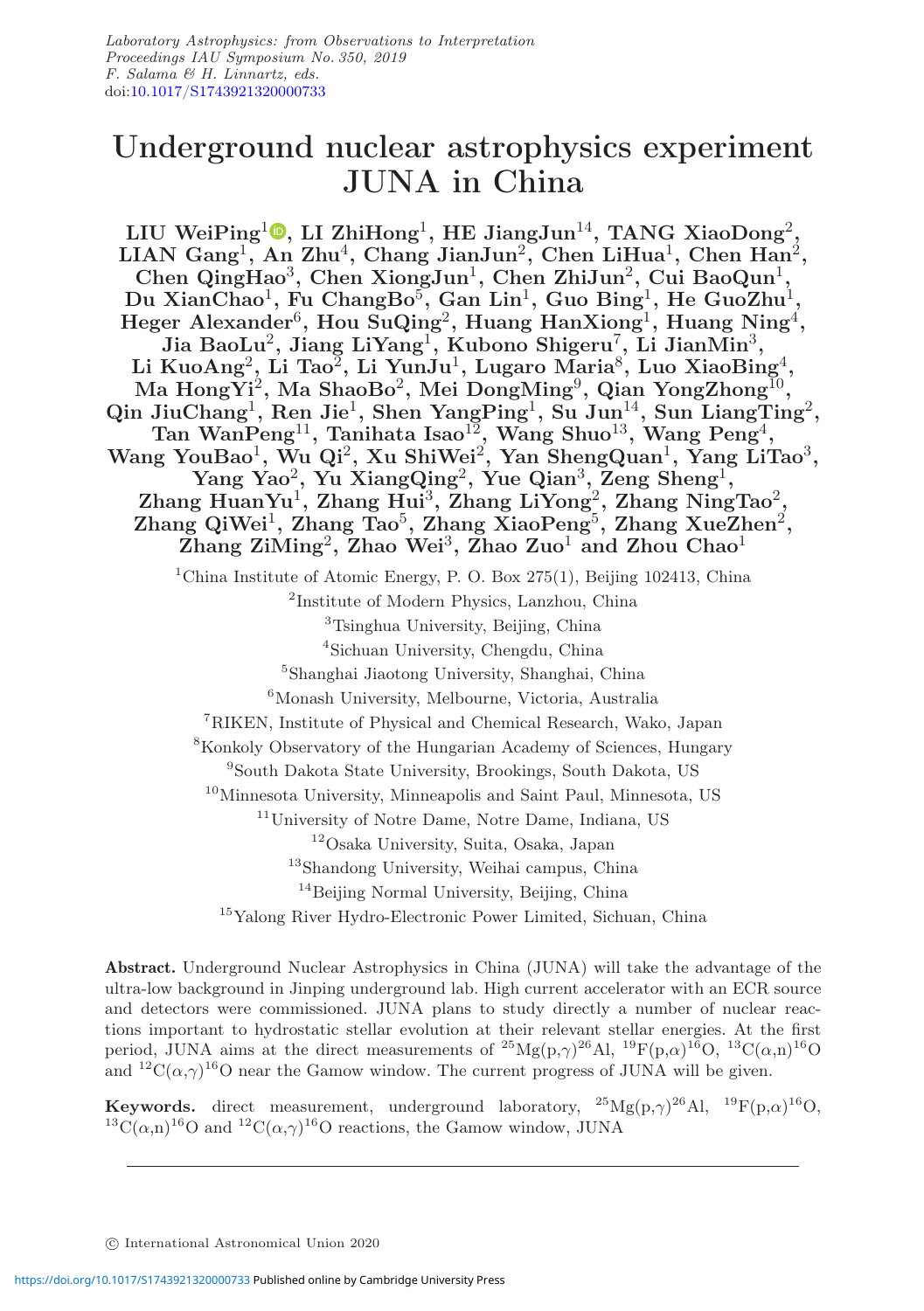<span id="page-3-0"></span>

Figure 1. The layout of JUNA in CJPL-II.

### 1. Underground physics

Direct measurement of the cross sections for the key nuclear reactions crucial to hydrostatic stellar evolution within the Gamow window is important for obtaining benchmark data for stellar models, verifying extrapolation models, constraining theoretical calculations, and solving key scientific questions in nuclear astrophysics [Iliadis](#page-9-0) [\(2007\)](#page-9-0). The direct measurement of astrophysical reaction rates on stable nuclei that require high-intensity beams and extremely low background represents a major challenge at the frontiers of nuclear astrophysics. The first underground based low-energy accelerator facility, LUNA [Formicola](#page-9-1) *et al.* [\(2003](#page-9-1)); [Costantini](#page-9-2) *et al.* [\(2009](#page-9-2)) at Gran Sasso underground laboratory has successfully demonstrated the feasibility of meeting these challenges. Encouraged by the LUNA success, underground nuclear astrophysics has became one of the frontiers in the field of nuclear astrophysics. Relevant research programs are proposed in the long range plan in China, US and Europe, with high priorities.

China Jinping underground Laboratory (CJPL) was established on the site of a hydropower plants in the Jinping mountain, Sichuan, China [Chen](#page-9-3) [\(2010\)](#page-9-3); [Cheng](#page-9-4) *et al.* [\(2011\)](#page-9-4). The facility is located near the middle of a traffic tunnel. The facility is shielded by 2400 m of mainly marble overburden, with radioactively quiet rock. Its ultra-low cosmic ray background, which is about 2 orders of magnitude lower than that in Gran Sasso, makes it into an ideal environment for low background experiments. CJPL phase I (CJPL-I) is now housing CDEX Zhao *[et al.](#page-9-5)* [\(2013](#page-9-5)) and PandaX dark matter experiments. CJPL phase II [Normile](#page-9-6) [\(2014\)](#page-9-6) (CJPL-II) is expected to be available by the end of 2019 for much larger scale underground experiments (120,000 m<sup>3</sup> volume). Together with CDEX-II and Pandax-II, JUNA will be one of its major research programs in CJPL-II. Liu *[et al.](#page-9-7)* [\(2016\)](#page-9-7). The layout of JUNA in CJPL-II is shown in Fig. [1](#page-3-0)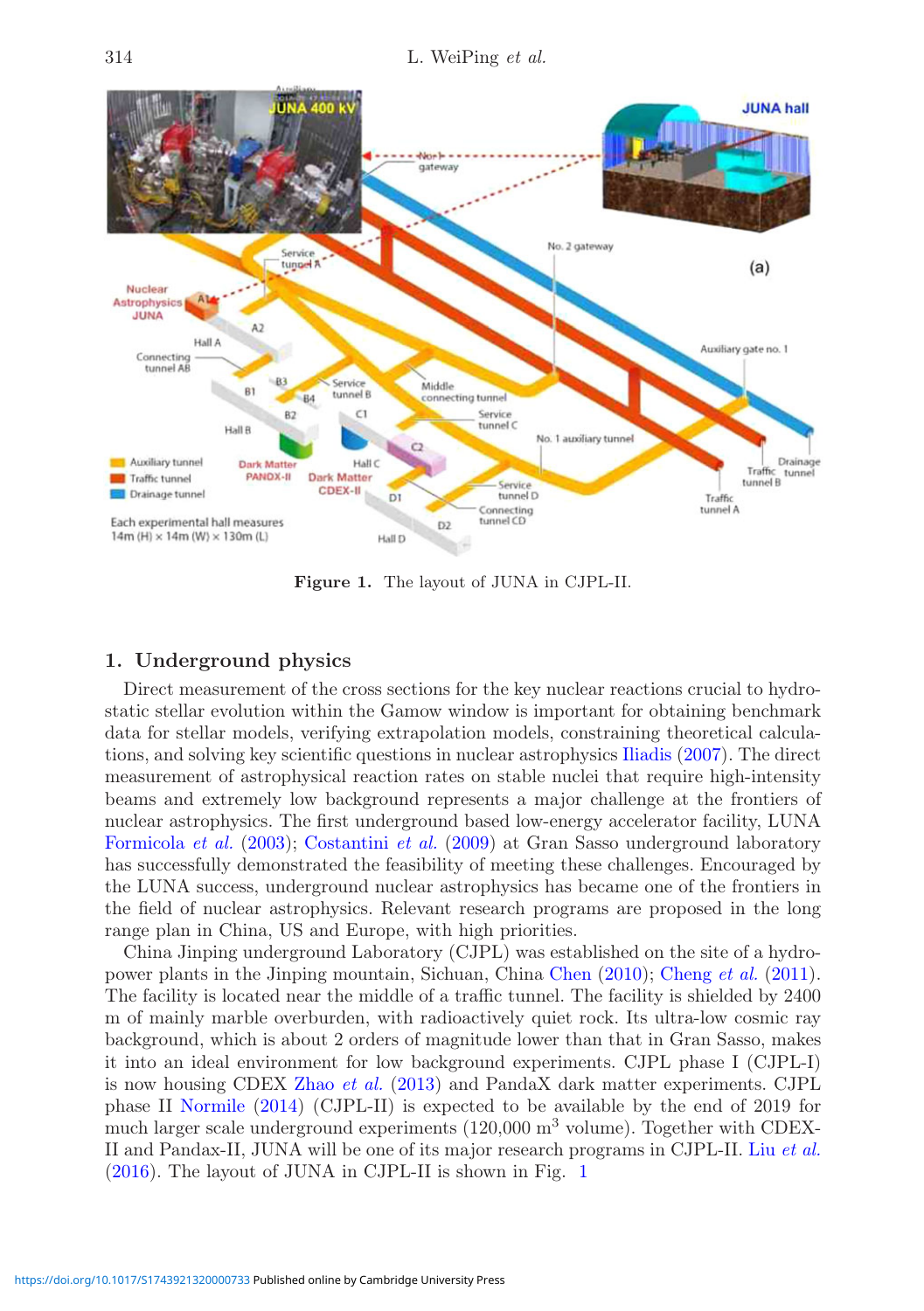<span id="page-4-0"></span>

**Figure 2.** Schematic of <sup>12</sup>C( $\alpha$ , $\gamma$ )<sup>16</sup>O detection setup.

### 2. Nuclear astrophysics reactions to be measured

### 2.1. <sup>12</sup>*C(*α*,*γ*)*<sup>16</sup>*O reaction*

The <sup>12</sup>C( $\alpha$ , $\gamma$ )<sup>16</sup>[O](#page-9-8) [reaction](#page-9-8) [is](#page-9-8) [quoted](#page-9-8) [as](#page-9-8) [the](#page-9-8) [holy](#page-9-8) [grail](#page-9-8) [in](#page-9-8) [nuclear](#page-9-8) [astrophysics](#page-9-8) Rolfs & Rodney [\(1988\)](#page-9-8). The uncertainty of this reaction affects not only the nucleosynthesis of elements up to iron, but also the evolution of the massive stars and their final fate (black hole, neutron star). The cross section of this reaction needs to be determined with an uncertainty of less than  $10\%$  at helium burning temperatures (T<sub>9</sub>=0.2), corresponding to the Gamow window around  $E_{c.m.}=300$  keV. It is extremely difficult to determine the reaction cross section (about  $10^{-17}$  barn) at such low energy [Buchmann](#page-9-9) [\(2005\)](#page-9-9). Current ground based technology can only achieve  $10^{-14}$  barn cross section level. A direct measurement at  $E_{c.m.}=600$  keV near the Gamow window is planned in JUNA with the high intensity ion beam of the experimental platform to provide better constraints for extrapolating models [Liu](#page-9-10) [\(2014\)](#page-9-10).

For an angular distribution measurement at  $E_{c.m.}=600$  keV, we plan to use <sup>4</sup>He<sup>2+</sup> beam with an intensity of 5 emA and an energy of 800 keV ( $E_{c.m.}=600$  keV) to bombard a highpurity  ${}^{12}C$  target. Two HPGe detectors will be used to obtain the angular distribution of  $\gamma$ -rays emitted by <sup>12</sup>C( $\alpha$ , $\gamma$ )<sup>16</sup>O reaction. With this information, the R-matrix method will be applied to derive the contribution of the E1 and E2 components and extrapolate the cross section down to the Gamow window. Fig. [2](#page-4-0) shows the setup of two HPGe detectors and the high-purity <sup>12</sup>C implantation target.

For total cross section measurements at  $E_{c.m.}=600$  keV, with the results of angular distribution measurements at  $E_{c.m.}=600$ , we will optimize the experimental conditions, including: 1) optimizing the beam transmission on the basis of the beam-optics calculation, adjusting the setup of shields to suppress the background coming from the beam, 2) confirming the origin of <sup>13</sup>C and improving the implantation condition of <sup>12</sup>C implantation target to reduce the disturbance of  $^{13}$ C. The BGO detector array placed around the target chamber can significantly increase the detection efficiency (absolute efficiency 60% at  $E_{\gamma} = 6$  MeV) of  $\gamma$ -rays. With the improvement above, an accurate total cross section will be obtained.

For the total cross section test measurement at  $E_{c.m.}=450$  keV, we will use <sup>4</sup>He<sup>2+</sup> beam with an intensity of 2 emA and the high-efficiency BGO detection array. A direct measurement of the total cross section of  ${}^{12}C(\alpha,\gamma){}^{126}O$  in the energy region of near the Gamow window will be tested.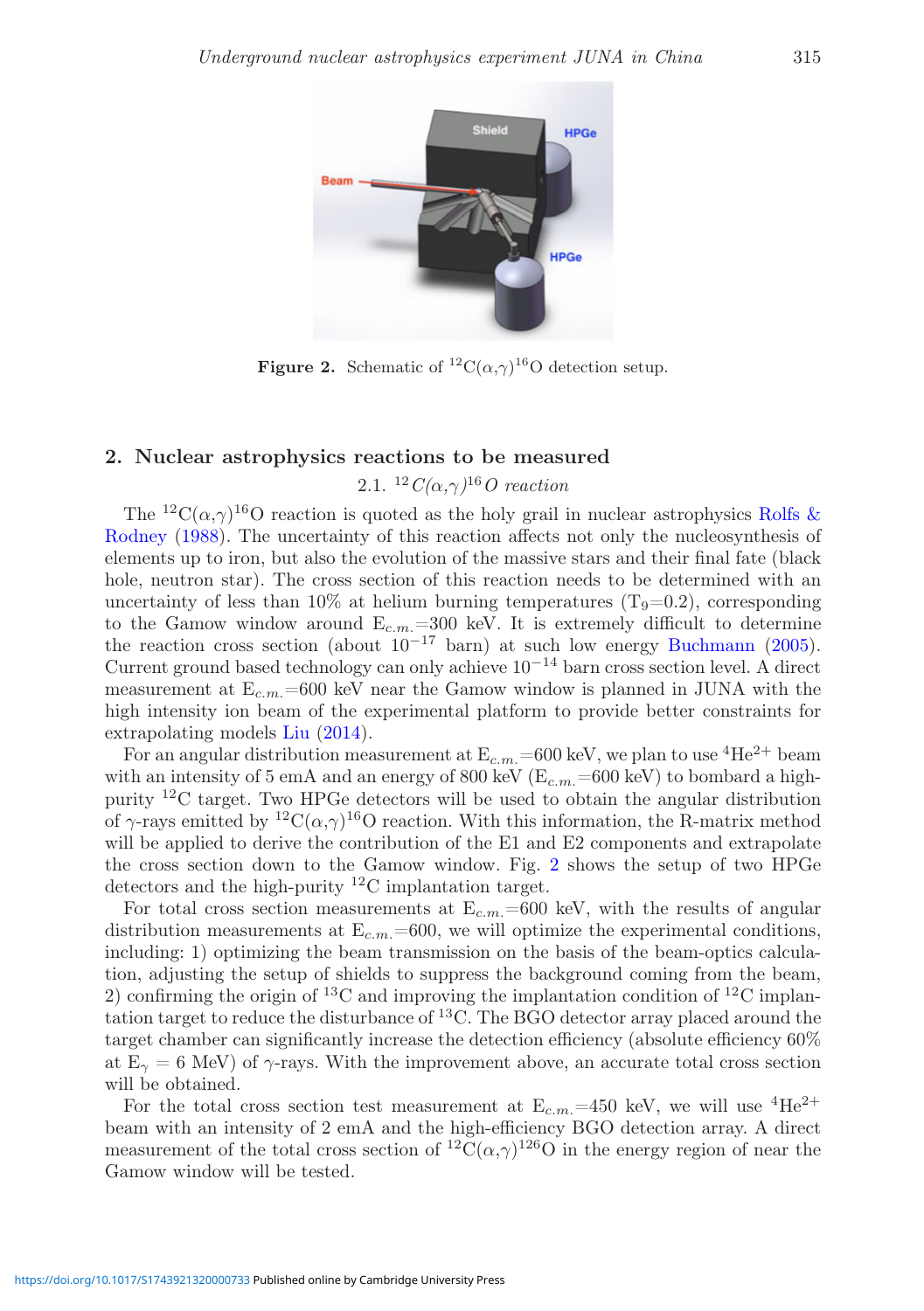<span id="page-5-0"></span>

Figure 3. Schematic drawing of low background highly sensitive fast neutron detector. 1)  $LN_2$ cold trap; 2) Copper tube; 3) high power  $^{13}$ C target; 4) Liquid scintillator; 5) <sup>3</sup>He detectors; 6) PMTs.

#### 2.2. <sup>13</sup>*C(*α*,n)*<sup>16</sup>*O reaction*

The <sup>13</sup>C( $\alpha$ ,n)<sup>16</sup>O reaction is the key neutron source reaction for the stellar s-process nucleosynthesis. Due to the existence of sub-threshold resonances, there is a rather large uncertainty ( 30%) in this important reaction rate which limits our understanding of the nucleosynthesis of heavy elements. We will take the advantage of the ultra low background in Jinping underground lab, the first underground high current accelerator based on an ECR source and high sensitive neutron detector to study directly this important reaction for the first time at energies down to  $E_{c.m.} \sim 0.2$  MeV, within its relevant stellar energy range  $\text{Tang}(2014)$  $\text{Tang}(2014)$  $\text{Tang}(2014)$  $\text{Tang}(2014)$  $\text{Tang}(2014)$ .

We are developing a fast neutron detector consisting of 24 <sup>3</sup>He proportional counters and a liquid scintillator. The schematic setup of the detector is shown in Fig. [3.](#page-5-0) The scintillator has a cylindrical shape with a length of 0.4 m and a diameter of 0.4 m. The 24<sup>3</sup>He counters are distributed in the two circles with radii of 0.1 m and 0.15 m, respectively.

The energies of neutrons from the <sup>13</sup>C( $\alpha$ ,n)<sup>16</sup>O reaction are in the range of 2 to 3 MeV. The produced neutrons are firstly slowed down by the liquid scintillator. After their thermalization, some neutrons enter <sup>3</sup>He counters and are detected. With the coincidence between the fast signal from fast neutron slowing down inside the liquid scintillator and the delayed signal from the thermalized neutrons captured by the  ${}^{3}$ He counters, we can effectively suppress the backgrounds in liquid scintillator and <sup>3</sup>He detectors. The detection efficiency after coincidence is measured to be 20% for neutrons from the <sup>13</sup>C( $\alpha$ ,n)<sup>16</sup>O reaction.

### 2.3. <sup>25</sup>*Mg(p,*γ*)*<sup>26</sup>*Al reaction*

The <sup>25</sup>Mg $(p, \gamma)$ <sup>26</sup>Al reaction is the main way to produce <sup>26</sup>Al in the galaxy and its cross sections are dominated by the capture process of the isolated resonances in  $^{26}$ Al. The temperature range of astrophysical interest is  $T = 0.02-2$  GK, so the levels between 50 keV and 310 keV are more important in the study of galactic  $^{26}$ Al. Many experiments have been performed to study the <sup>25</sup>Mg(p,  $\gamma$ )<sup>26</sup>Al reaction since 1970 [\(Betts](#page-9-12) *et al.* [\(1978\)](#page-9-12); [Champagne](#page-9-13) *et al.* [\(1983\)](#page-9-13); Endt *[et al.](#page-9-14)* [\(1986](#page-9-14)); [Champagne](#page-9-15) *et al.* [\(1986\)](#page-9-15); [Endt & Rolfs](#page-9-16) [\(1987\)](#page-9-16); [Champagne](#page-9-17) *et al.* [\(1989\)](#page-9-17); [Rollefson](#page-9-18) *et al.* [\(1990](#page-9-18)); [Iliadis](#page-9-19) *et al.* [\(1990,](#page-9-19) [1996](#page-9-20)); [Powell](#page-9-21) *[et al.](#page-9-21)* [\(1998\)](#page-9-22); [Arazi](#page-9-23) *et al.* [\(2006\)](#page-9-23)), but the experiment on the surface of earth ground can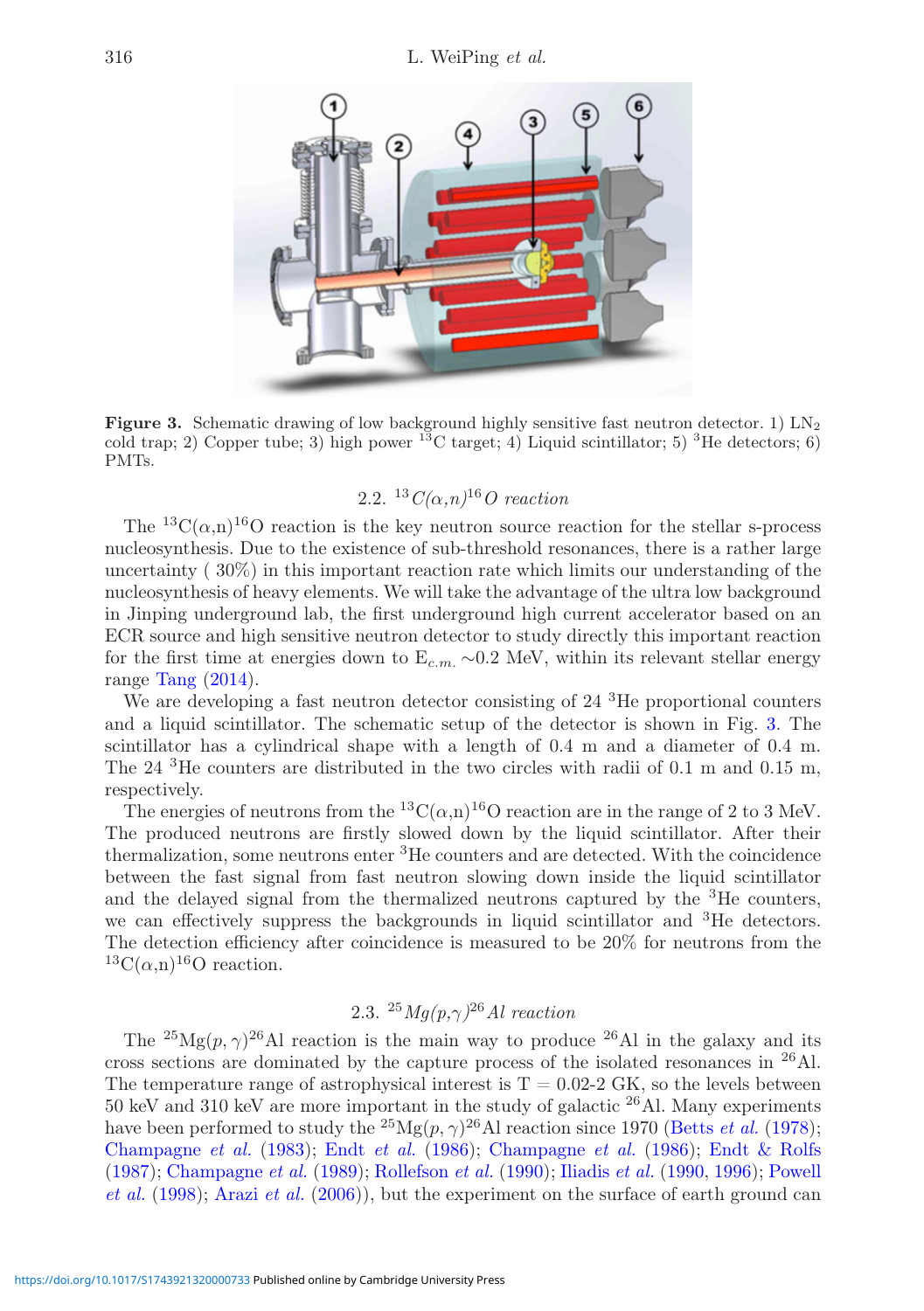<span id="page-6-0"></span>

**HPGe detector**  $\Delta E = 2 \text{ keV} \textcircled{a} 1332 \text{ keV}$ :  $\epsilon = 0.8\%$ @7 MeV

SSD array  $\Delta E/E \sim 2 \%$  $\epsilon$  ~ 70 %



Figure 4. The HPGe, BGO, neutron and charged particle detector arrays for JUNA.

only reach the 190 keV energy level due to the small cross section and large background effects of the cosmic rays. In 2012, the laboratory of underground nuclear astrophysics (LUNA) in Italy successfully measured the resonance strength at 92 keV with the help of high shielding conditions in the underground laboratory [Strieder](#page-9-24) *et al.* [\(2012\)](#page-9-24); [Straniero](#page-9-25) *[et al.](#page-9-25)* [\(2013\)](#page-9-26). However, the <sup>25</sup>Mg $(p, \gamma)^{26}$ Al cross section of 58 keV resonant capture is inaccessible for direct measurement in the shielding conditions of LUNA experiments. The underground laboratory of Jinping in China covered with a 2400 meter-high marble rock. Benefiting from the ultra low background and the high beam intensity, we will be able to measure the 58 keV resonance strength of  ${}^{25}Mg(p,\gamma){}^{26}Al$  with the newly commissioned  $4\pi$  BGO  $\gamma$  detectors array, as shown in Fig [4,](#page-6-0) with energy resolution of 11 % @ -20 deg cooling @ 7 MeV.

In order to optimize the experimental setup for the  ${}^{25}Mg(p,\gamma){}^{26}\text{Al}$  reaction at the laboratory of Jinping underground nuclear astrophysics (JUNA), the resonance strength of 58 keV level is estimated by using the shell model calculation. The results show that the 58 keV resonance dominate the  $^{25}Mg(p,\gamma)^{26}$ Al reaction rate at  $T < 0.06$  GK Li *[et al.](#page-9-27)* [\(2015\)](#page-9-27). The thick-target yield of the 58 keV resonance of  ${}^{25}Mg(p,\gamma){}^{26}Al$  with the calculated resonance strength is estimated under the conditions of JUNA with 10 mA proton beams and  $4\pi$  BGO  $\gamma$ -ray detector.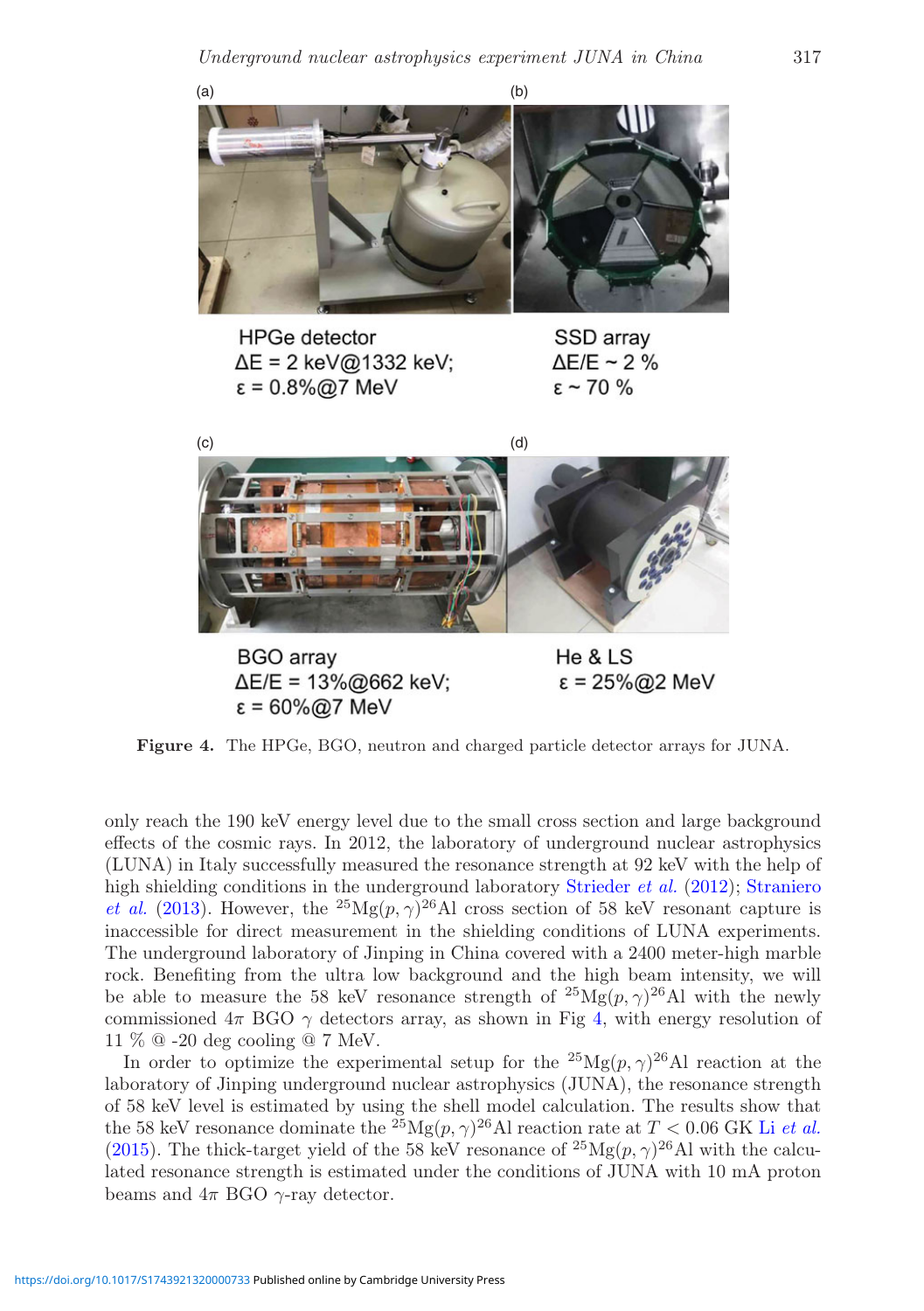<span id="page-7-0"></span>

<span id="page-7-1"></span>Figure 5. Conceptual silicon detector array designed for measuring the charged particles.



Figure 6. JUNA high current accelerator system.

## 2.4. <sup>19</sup>*F(*p*,*α*)*<sup>16</sup>*O reaction*

The <sup>19</sup>F( $p,\alpha$ )<sup>16</sup>O reaction is considered to be an important reaction in the CNO cycles. Currently, the experimental cross sections of this reaction at Gamow energies are still incomplete, and the precision of its thermonuclear reaction rate does not yet satisfy the model requirement. The proposed experiment is targeting the direct cross section measurement of the key  ${}^{19}F(p,\alpha){}^{16}O$  reaction right down to the Gamow energies (70–350 keV in the center-of-mass frame) with a precision better than 10 % [\(He 2014\)](#page-9-28).

A 'lamp'-type Micron silicon array is commissioned with energy resolution of 1 % @  $-20$  deg for the charged particle measurement, which can cover about  $4\pi$  solid angle. This universal detection array will set the base for studying the charged-particle-induced reactions at JUNA. A conceptual design is shown in Figures  $5 \& 6$  $5 \& 6$ . Not only can it measure the total  $(p,\alpha_0)$  cross section but also the angular distribution. The experimental angular distribution is very useful for revealing nuclear structure of the low-energy resonances. In this experiment, a thin target of about  $4 \mu g/cm^2$  CaF<sub>2</sub> will be utilized, which is evaporated on a thin metal backings. Thanks to the high Q value (about 8.11 MeV) for this reaction, the average energy for the emitted  $\alpha$  particles is about 6.7 MeV. These relatively high-energy particles can penetrate the backings and be detected easily at the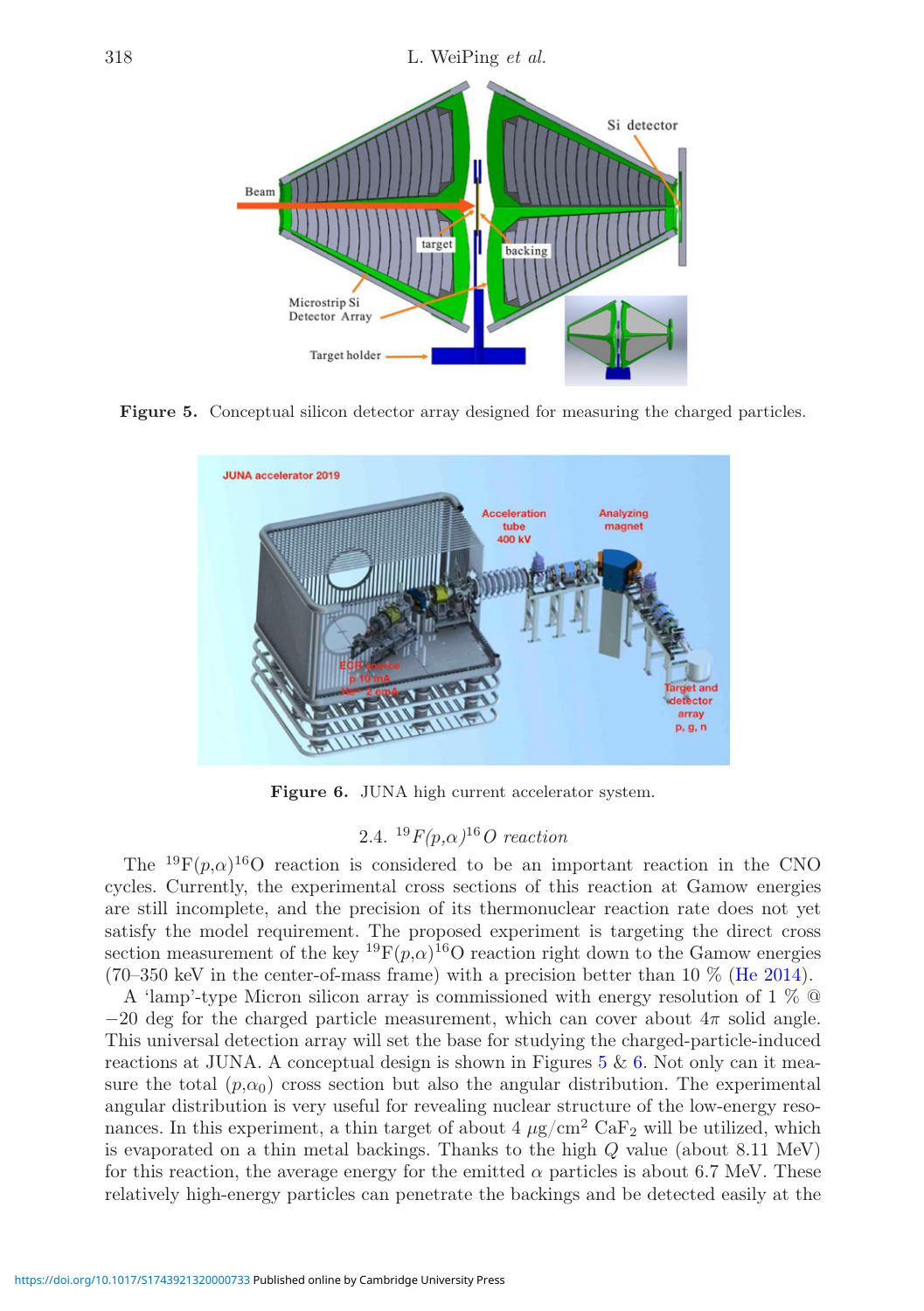<span id="page-8-0"></span>

| reaction                                            | beam | intensity energy<br>(emA) | c.m.<br>(keV) |                                    | cross section target thickness                         | efficiency<br>$\%$ | CTS | <b>BKD</b><br>$(\frac{\text{day}}{\text{day}})$ |
|-----------------------------------------------------|------|---------------------------|---------------|------------------------------------|--------------------------------------------------------|--------------------|-----|-------------------------------------------------|
| ${}^{12}C(\alpha,\gamma){}^{16}O$   ${}^{4}He^{2+}$ |      | $\overline{2}$            | 450           |                                    | $3 \times 10^{-12}$ mb $10^{18}$ atoms/cm <sup>2</sup> | 60                 |     |                                                 |
| ${}^{13}C(\alpha,n){}^{16}O$ $ {}^{4}He^{1+}$       |      | 10                        | 200           | $10^{-12}$ mb                      | $10^{21}$ atoms/cm <sup>2</sup>                        | 20                 |     |                                                 |
| $^{25}Mg(p,\gamma)^{26}Al$ $^{1}H^{1+}$             |      | 10                        | 58            | $\omega \gamma 2\times10^{-13}$ eV | 0.6 $\mu$ g/cm <sup>2</sup>                            | 38                 |     |                                                 |
| $^{19}F(p,\alpha_{\gamma})^{16}O$   $^{1}H^{1+}$    |      | 0.1                       | 100           | $7\times10^{-9}$ mb                | $4 \mu g/cm^2$                                         | 60                 | 24  |                                                 |

Table 1. Basic parameters of four reactions planned.

Table 2. Comparison of the goal for four reaction with current status.

<span id="page-8-1"></span>

| reaction                                               | Gamow<br>Energy $(keV)$ limit $(keV)$ | current | precision<br>$\%$ | ref.                            | <b>JUNA</b><br>goal (keV) | precision<br>$(\% )$ |
|--------------------------------------------------------|---------------------------------------|---------|-------------------|---------------------------------|---------------------------|----------------------|
| <sup>12</sup> C( $\alpha$ , $\gamma$ ) <sup>16</sup> O | $220 - 380$                           | 890     | 60                | Hammer <i>et al.</i> $(2005)$   | 450                       | test                 |
| ${}^{13}C(\alpha, n){}^{16}O$                          | $140 - 230$                           | 279     | 60                | Drotleff <i>et al.</i> $(1993)$ | 200                       | 20                   |
| $^{25}$ Mg(p, $\gamma$ ) <sup>26</sup> Al              | $50 - 300$                            | 92      | 20                | Strieder <i>et al.</i> $(2012)$ | 58                        | 15                   |
| $^{19}F(p,\alpha_{\gamma})^{16}O$                      | $50 - 350$                            | 189     | 80                | Lombardo et al. $(2015)$        | 100                       | 10                   |

forward angle. A ground based  ${}^{19}F(p,\alpha){}^{16}O$  test run was achieved with full detection of  $\alpha$  and  $\gamma$  events by using CaF<sub>2</sub> target in Lanzhou 320 kV platform.

#### 2.5. *Summary of the four reactions*

The counting rates and background of four reactions are estimated. The counting rate are estimated according to the updated evaluation and/or the best extrapolation. The counting rate are deduced from the CJPL-I environment and detector  $\gamma$  and neutron measurement data. The results are summarized in Table [1.](#page-8-0) We also compared our expected precision of data with current experimental results. The results are summarized in Table [2.](#page-8-1)

#### 3. Accelerator, detector and shielding system

We built a 2.45 GHz ECR source which is developed for the CIADS project. This ion source is achieved to deliver 10 emA proton, 6 emA  $He<sup>+</sup>$  and 2 emA  $He<sup>2+</sup>$  (by a separate ion source). The maximum beam energy out of the ion source is 50 keV/ $\alpha$  with emittance less than 0.2  $\pi$ ·mm·mrad. The Low Energy Beam Transport line (LEBT) is installed to minimize the space charge effect and improve the beam transport efficiency. The beam will be accelerated before being focused with two solenoids. To keep the LEBT as short as possible, all the steering magnets are built inside the solenoids.  $He^{2+}$  beam is expected to be mixed with a large fraction of the  $He<sup>+</sup>$  beam. A 30 deg magnet will be added between the two solenoids to filter out the intense  $He<sup>+</sup>$  to reduce the burden of the acceleration tube.

For the low energy and high intensity beams, the space-charge effect must be controlled during transmission in order to increase the transport efficiency. The high transport efficiency could not only insure enough beam intensity on target, but also reduce the background brought by the beam itself. We adapted segmental voltage for the accelerating tube and designed an acceleration and deceleration structure for the accelerating tube electrode to reduce the space-charge effect. The machine has delivered 400 hours of user time for ground base test of above 4 experiments.

The effect to background ratio of the nuclear reaction measurement will be significantly enhanced with the ultra-low background of CJPL and high current beam. But at the same time the high current beam will bring new background, which must be shielded. We constructed two shielding system around the target chamber and the detectors, aiming at shielding  $\gamma$ -ray and neutron, respectively.